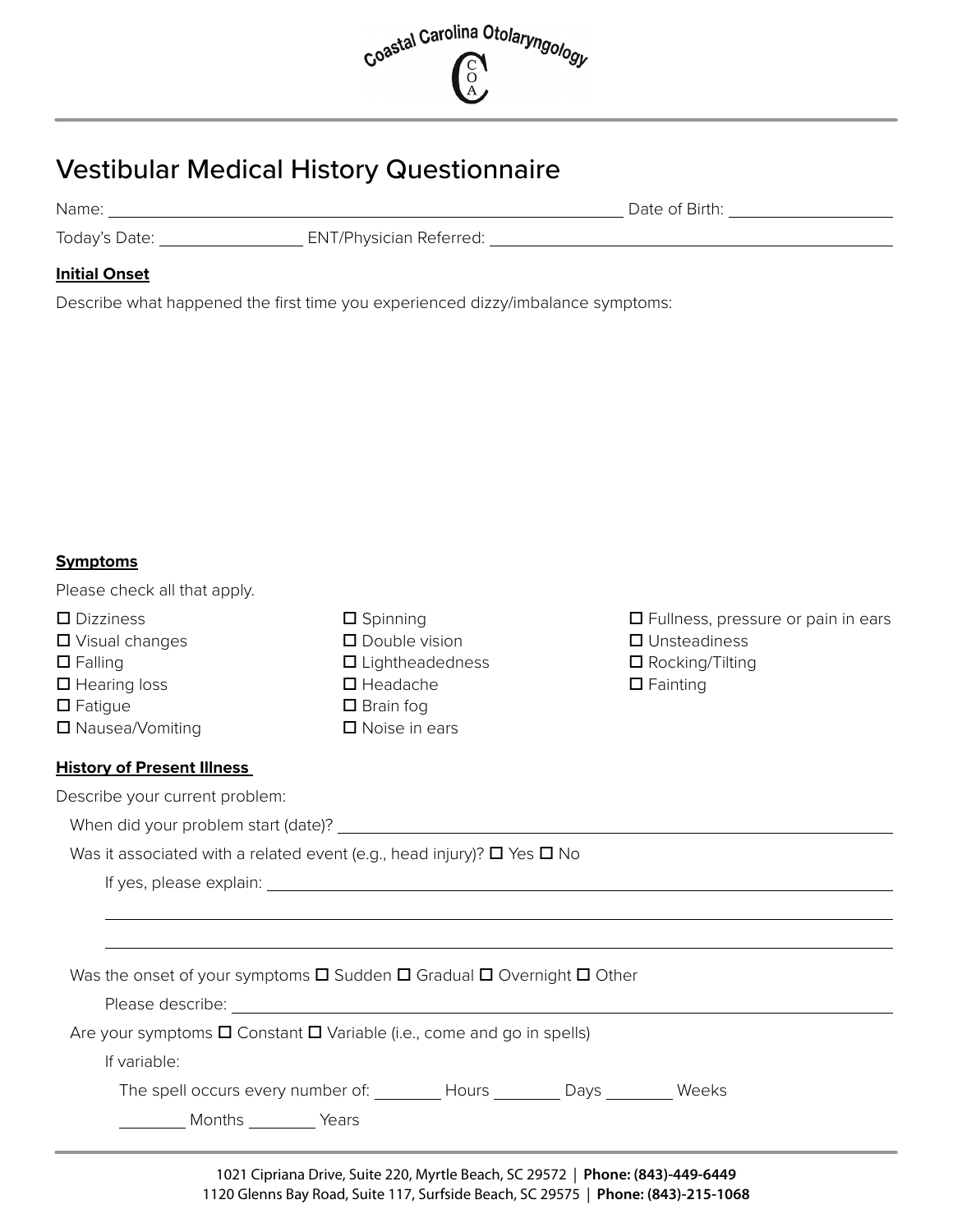| The spell lasts $\square$ Seconds $\square$ Minutes $\square$ Hours $\square$ Days |  |  |
|------------------------------------------------------------------------------------|--|--|
|------------------------------------------------------------------------------------|--|--|

Do you have any warning signs that a spell is about to happen?  $\square$  Yes  $\square$  No

If yes, please describe:

|                                                                                                                                 | Are you completely free of symptoms between spells? $\square$ Yes $\square$ No           |                                                                                                                                                                    |                                                                                       |
|---------------------------------------------------------------------------------------------------------------------------------|------------------------------------------------------------------------------------------|--------------------------------------------------------------------------------------------------------------------------------------------------------------------|---------------------------------------------------------------------------------------|
|                                                                                                                                 | Do your symptoms occur when changing positions? $\square$ Yes $\square$ No               |                                                                                                                                                                    |                                                                                       |
| If yes, check all that apply:                                                                                                   |                                                                                          |                                                                                                                                                                    |                                                                                       |
| $\Box$ Rolling your body to the left<br>$\Box$ Rolling your body to the right<br>$\Box$ Moving from a lying to sitting position |                                                                                          | $\Box$ Looking up with your head back<br>□ Turning head side to side while sitting/standing<br>$\square$ Bending over with your head down                          |                                                                                       |
|                                                                                                                                 | Is there anything that makes your symptoms better? $\square$ Yes $\square$ No            |                                                                                                                                                                    |                                                                                       |
|                                                                                                                                 |                                                                                          |                                                                                                                                                                    |                                                                                       |
|                                                                                                                                 | Is there anything that makes your symptoms worse? $\square$ Yes $\square$ No             |                                                                                                                                                                    |                                                                                       |
| If yes, check all that apply:                                                                                                   |                                                                                          |                                                                                                                                                                    |                                                                                       |
| □ Moving your head<br>$\Box$ Riding/Driving in a car<br>$\Box$ Loud sounds<br>$\square$ Standing up<br>$\Box$ Time of day       |                                                                                          | $\Box$ Physical activity or exercise<br>$\square$ Large crowds or busy environments<br>□ Coughing, blowing nose<br>$\Box$ Eating certain foods<br>$\square$ Stress |                                                                                       |
|                                                                                                                                 |                                                                                          | When you have symptoms, do you need to support yourself to stand or walk? $\square$ Yes $\square$ No                                                               |                                                                                       |
|                                                                                                                                 |                                                                                          |                                                                                                                                                                    |                                                                                       |
|                                                                                                                                 | Have you ever fallen as a result of your current problem? $\Box$ Yes $\Box$ No           |                                                                                                                                                                    |                                                                                       |
|                                                                                                                                 | Do you have a history of any of the following? Check all that apply.                     |                                                                                                                                                                    |                                                                                       |
| $\Box$ Migraines<br>$\Box$ Multiple sclerosis<br>$\Box$ Panic attacks/Anxiety<br>$\Box$ Glaucoma<br>$\square$ Seizures          | $\Box$ Neuropathy<br>$\square$ Depression<br>$\Box$ Macular degeneration<br>$\Box$ Tumor | $\Box$ Congestive heart<br>failure<br>$\Box$ Cervical spine arthritis<br>□ Parkinson's disease                                                                     | $\square$ Stroke<br>$\Box$ Concussion<br>$\square$ Diabetes mellitus<br>$\Box$ Ataxia |
|                                                                                                                                 |                                                                                          | Has there been a recent change in your vision, including contacts or glasses? $\square$ Yes $\square$ No                                                           |                                                                                       |
| Describe any ear-related symptoms.                                                                                              |                                                                                          |                                                                                                                                                                    |                                                                                       |
|                                                                                                                                 | Do you have any difficulty with hearing? $\Box$ Yes $\Box$ No                            |                                                                                                                                                                    |                                                                                       |
| If yes, which ear(s)? $\Box$ Left $\Box$ Right $\Box$ Both                                                                      |                                                                                          |                                                                                                                                                                    |                                                                                       |
|                                                                                                                                 |                                                                                          |                                                                                                                                                                    |                                                                                       |
|                                                                                                                                 |                                                                                          | Do your ear symptoms occur at the same time as your dizziness/imbalance symptoms? $\square$ Yes $\square$ No                                                       |                                                                                       |
|                                                                                                                                 |                                                                                          | When you are walking, do you: $\square$ Veer left? $\square$ Veer right? $\square$ Remain on a straight path?                                                      |                                                                                       |
| <b>Habits</b>                                                                                                                   |                                                                                          |                                                                                                                                                                    |                                                                                       |
|                                                                                                                                 | Please describe your habits in regard to the following substances:                       |                                                                                                                                                                    |                                                                                       |
| Caffeine<br>$\Box$ I do not consume caffeine.<br>$\Box$ I consume caffeine.                                                     |                                                                                          |                                                                                                                                                                    |                                                                                       |
|                                                                                                                                 |                                                                                          | I drink ___________ cups of ___________________ (e.g., coffee) per _____________                                                                                   | (time period).                                                                        |